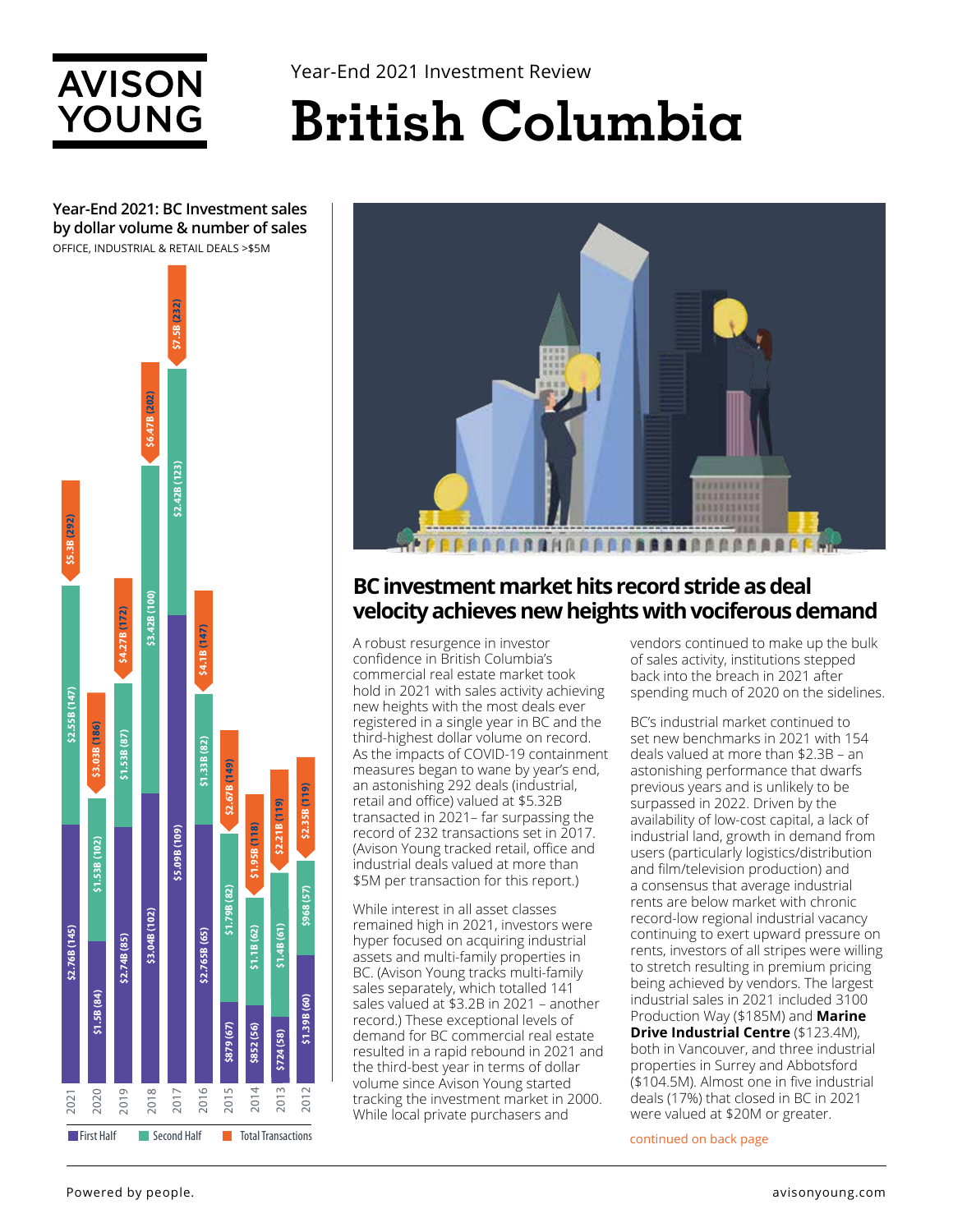### **Buyer & Seller Profiles - 2021**

Private purchasers represented the overwhelmingly dominant buyer type in 2021 in terms of total number of acquisitions completed (91%), down from 94% in 2020, which had been just short of the record set at midyear 2020 (95%). Private purchasers' share of 2021 dollar volume (78%) slipped slightly from 82% in 2020, which had been a new record, due largely to the absence of institutional purchasers in 2020.

### **2021: NUMBER OF TRANSACTIONS** by type of buyer



#### 2021: VALUE OF SALES BY TYPE OF<br><sub>RUVED</sub> **BUYER** by type of buyer



Private vendors accounted for 90% of the deals in 2021, but captured just 65% of total proceeds. Institutional vendors were involved in just 7% of sales but captured 31% of total dollar volume in 2021. Institutions were sellers of notable office, retail and industrial assets and were able to capitalize on strong pricing as many pruned portfolios and focused on core-plus while often limiting exposure to retail and, to a lesser extent, select class B and C office properties.

### **2021: NUMBER OF TRANSACTIONS<br>BY TYPE OF SELLER BY TYPE OF SELLER**



**2021: VALUE OF SALES BY TYPE OF \$**<br>|} **SELLER** | SELLER<br>| <u>\_\_\_\_\_\_\_\_\_\_\_\_\_\_\_\_\_\_\_\_\_</u>



### **SECOND HALF & TOTAL OF 2021: BUYER PURCHASES BY ASSET TYPE**



**Note: Foreign buyers have also been active investors. Rather than identifying them separately as foreign, Avison Young is categorizing them as institutional or private as the case may be. T**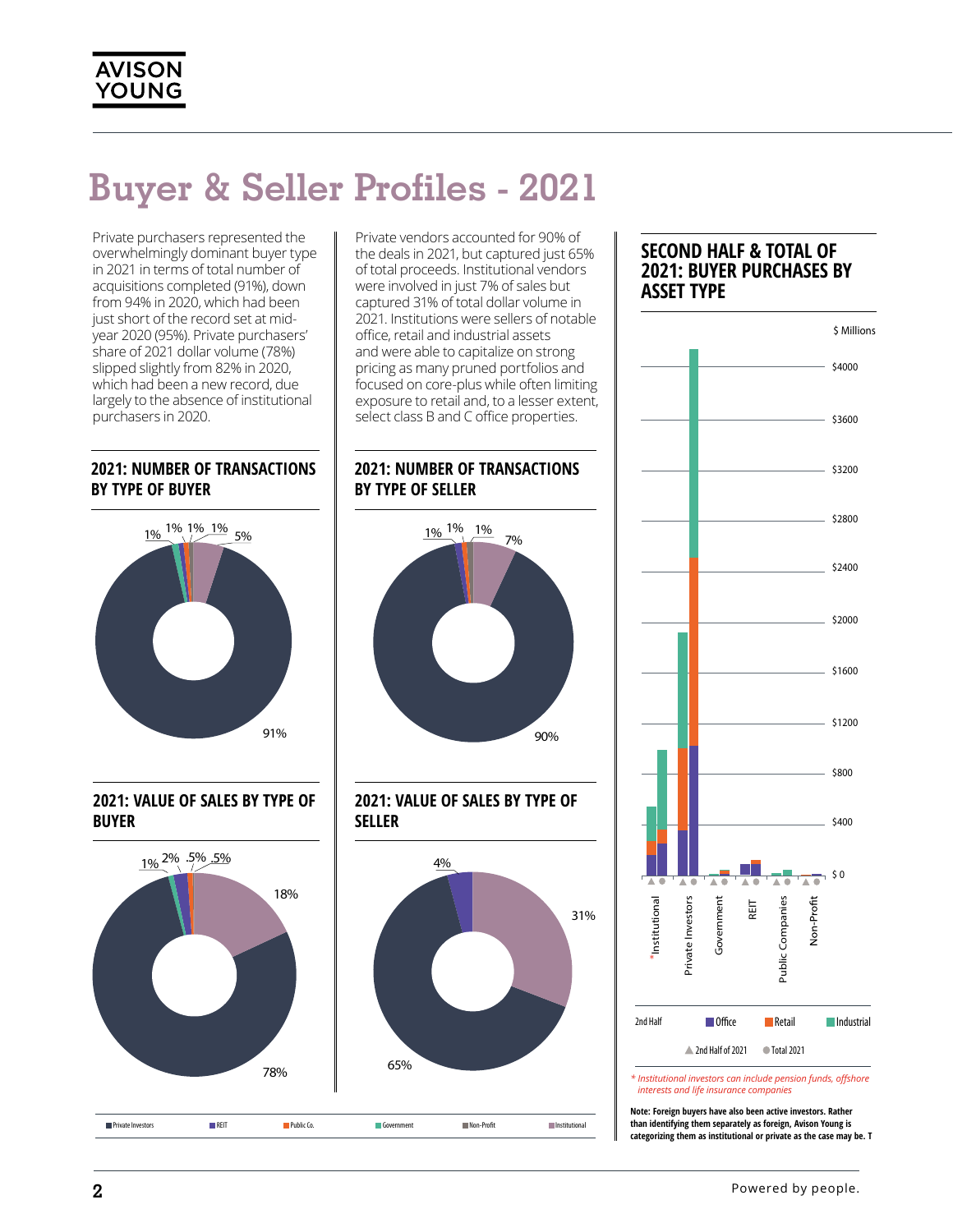### **Land**

While Avison Young has highlighted BC's industrial, commercial and investment (ICI) land sales as well as the top five BC residential land sales (by value) in its investment reports since 2014, the increasing profile of commercial and residential land sales in the BC investment market warranted further discussion and analysis.

Commercial ICI lands include parcels that can have mixed-use applications and are designated as commercial, commercial industrial or commercial residential properties. These properties typically have a zoning that permits a combination of uses such as industrial, office, retail or residential on site in a given development. While some of these properties have an existing building on site, the sale has been determined to be driven by its value as land for redevelopment. Commercial ICI land in Vancouver remains at a premium with the majority of sales – 22 of 41 sales – located within city limits in 2021. However, the largest deal of the year was 5900 No. 2 Road; 6191, 6311 & 6751 Westminster Highway in Richmond (\$271.25M) followed by 86 & 168 Southeast Marine Drive (\$150M) and 1155 East 6th Avenue (\$117.5M), both in Vancouver.

Industrial ICI land sales – land that is zoned for industrial uses only – remained brisk in 2021 with very limited availability driving pricing higher throughout Metro Vancouver. Sales activity gravitated towards the outer suburbs and into the Fraser Valley. The sale of 2450 United Boulevard in Coquitlam (\$45M) topped the list in 2021 followed by 20580 Maple Cresent in Maple Ridge (\$40M) and 8686, 8698 & 8700 Barnard Street in Vancouver (\$34.36M). Surrey remained the most active industrial land market in BC with 14 of 46 sales in 2021, followed by Vancouver (5), Abbotsford (4), Delta (4), Richmond (3), Coquitlam (3), Langley (3), Burnaby (2) and Chilliwack (2). Single industrial land sales occurred in Squamish, Maple Ridge, Langford, Kelowna and New Westminster.

| <b>COMMERCIAL ICI LAND SALES</b><br>(Greater than \$5 million and excluding parks and agricultural/agricultural business lands) July 1 to December 31, 2021 |                    |               |                        |                             |                            |  |  |  |
|-------------------------------------------------------------------------------------------------------------------------------------------------------------|--------------------|---------------|------------------------|-----------------------------|----------------------------|--|--|--|
| <b>PROPERTY</b>                                                                                                                                             | <b>LOCATION</b>    | <b>PRICE</b>  | <b>TYPE</b>            | <b>SITE SIZE</b><br>(ACRES) | <b>DATE</b>                |  |  |  |
| 86 & 168 Southeast Marine Drive                                                                                                                             | Vancouver          | \$150,000.000 | Commercial Industrial  | 12.37                       | Dec-21                     |  |  |  |
| 9744 176th Street                                                                                                                                           | Surrey             | \$22,000,000  | Commercial Industrial  | 7.54                        | Dec-21                     |  |  |  |
| 45 & 37 West 7th Avenue                                                                                                                                     | Vancouver          | \$14,483,500  | Commercial             | 0.37                        | Dec-21                     |  |  |  |
| 1521 Pemberton Avenue                                                                                                                                       | North Vancouver    | \$5,500,000   | Commercial Residential | 0.18                        | Dec-21                     |  |  |  |
| 8 & 24 East Broadway                                                                                                                                        | Vancouver          | \$42,000,000  | Commercial             | 0.37                        | Dec-21                     |  |  |  |
| 1100 Grant Street; 1539 & 1575<br>Vernon Drive                                                                                                              | Vancouver          | \$70,000,000  | Commercial Industrial  | 2.84                        | Dec-21                     |  |  |  |
| 5900 No. 2 Road; 6191, 6311 &<br>6751 Westminster Hwy                                                                                                       | Richmond           | \$271,250,000 | Commercial Residential | 20.85                       | Dec-21                     |  |  |  |
| 516 & 534 West Pender Street                                                                                                                                | Downtown Vancouver | \$64,387,000  | Commercial             | 0.41                        | Nov-21                     |  |  |  |
| 11 East 4th Avenue                                                                                                                                          | Vancouver          | \$30,500,000  | Commercial Industrial  | 0.56                        | Nov-21                     |  |  |  |
| 2835 East 12th Avenue                                                                                                                                       | Vancouver          |               | Commercial Industrial  | 1.40                        | Nov-21                     |  |  |  |
| 16505 & 16541 16 Avenue                                                                                                                                     | Surrey             | \$10,500,000  | Commercial             | 10.15                       | Nov-21                     |  |  |  |
| 162 Main Street                                                                                                                                             | Vancouver          | \$10,063,000  | Commercial Residential | 0.14                        | $Nov-21$                   |  |  |  |
| 9770 King George Boulevard                                                                                                                                  | Surrev             | \$70,000,000  | Commercial Residential | 3.09                        | $Nov-21$                   |  |  |  |
| 11479 125A Street                                                                                                                                           | Surrey             | \$6.000.000   | Commercial Residential | 1.60                        | Nov-21                     |  |  |  |
| 2822 - 2840 West 4th Avenue                                                                                                                                 | Vancouver          | \$10,396,959  | Commercial Residential | 0.23                        | $Oct-21$                   |  |  |  |
| 37937, 37915, 37911 Cleveland<br>Avenue: 1361 & 1367 Main Street                                                                                            | Squamish           | \$13,000,000  | Commercial Residential | 1.18                        | $0$ rt-21                  |  |  |  |
| 55 W Hastings Street                                                                                                                                        | Downtown Vancouver | \$5,100,000   | Commercial Residential | 0.10                        | $0ct-21$                   |  |  |  |
| 1155 East 6th Avenue                                                                                                                                        | Vancouver          | \$117,500,000 | Commercial Industrial  | 2.10                        | Sep-21                     |  |  |  |
| 1836 & 1842 Lonsdale Avenue                                                                                                                                 | North Vancouver    | \$5,200,000   | Commercial Residential | 0.17                        | Sep-21                     |  |  |  |
| 7010 King George Boulevard<br>8040 River Road                                                                                                               | Surrey             | \$6.150.000   | Commercial Residential | 1.00                        |                            |  |  |  |
|                                                                                                                                                             | Richmond           | \$6.400.000   | Commercial Residential | 0.47                        | Aug-21<br>Aug-21<br>Aug-21 |  |  |  |
| 33012 Marshall Road                                                                                                                                         | Abbotsford         | \$14,000,000  | Commercial Residential | 1.76                        |                            |  |  |  |
| 1021 & 1032 Nicola Avenue                                                                                                                                   | Port Coquitlam     | \$22,500,000  | Commercial             | 8.68                        | Aug-21<br> ul-21           |  |  |  |
| 9419 173A Street                                                                                                                                            | Surrey             | \$5,800,000   | Commercial             | 7 37                        |                            |  |  |  |
| 43971 Industrial Way & 7985<br>Lickman Road                                                                                                                 | Chilliwack         | \$22,200,000  | Commercial             | 12.57                       | $ ul-21$                   |  |  |  |

| (Greater than \$5 million and excluding parks and agricultural/agricultural business lands) July 1 to December 31, 2021 |                 | INPOSININE IVE FAILLY SINCES |             |                             |             |
|-------------------------------------------------------------------------------------------------------------------------|-----------------|------------------------------|-------------|-----------------------------|-------------|
| <b>PROPERTY</b>                                                                                                         | <b>LOCATION</b> | <b>PRICE</b>                 | <b>TYPE</b> | <b>SITE SIZE</b><br>(ACRES) | <b>DATE</b> |
| 16425, 16531 & & 16441 Old<br>McLellan Road                                                                             | Surrey          | \$18,776,250                 | Industrial  | 11.14                       | Dec-21      |
| 1950 Brigantine Drive                                                                                                   | Coquitlam       | \$21,000,000                 | Industrial  | 6.76                        | Dec-21      |
| 9640 McCarthy Road                                                                                                      | Kelowna         | \$6.305.000                  | Industrial  | 3.88                        | Dec-21      |
| 27447 56 Avenue                                                                                                         | Langley         | \$5,775,000                  | Industrial  | 2.36                        | Dec-21      |
| 16530 Old McLellan Road                                                                                                 | Surrey          | \$26,276,250                 | Industrial  | 15.17                       | Nov-21      |
| 8818 & 8823 Greenall Avenue                                                                                             | Burnaby         | \$18,500,000                 | Industrial  | 4.62                        | Nov-21      |
| 8696, 8698, & 8700 Barnard Street                                                                                       | Vancouver       | \$34,356,500                 | Industrial  | 2.79                        | $Oct-21$    |
| 19082 32nd Avenue                                                                                                       | Surrey          | \$7,400,000                  | Industrial  | 2.25                        | $Oct-21$    |
| 830 McCallum Road                                                                                                       | Langford        | \$16,601,760                 | Industrial  | 5.67                        | $Oct-21$    |
| 13611 Mitchell Road                                                                                                     | Richmond        | \$9,700,000                  | Industrial  | 1.79                        | $Oct-21$    |
| 13050 88 Avenue                                                                                                         | Surrey          | \$12,400,000                 | Industrial  | 2.00                        | $Oct-21$    |
| 2142 Townline Road                                                                                                      | Abbotsford      | \$8,400,000                  | Industrial  | 3.46                        | $Oct-21$    |
| 7977 River Road                                                                                                         | Delta           | \$5,000,000                  | Industrial  | 2.54                        | Sep-21      |
| 43, 65 & 93 East 3rd Avenue                                                                                             | Vancouver       | \$24,200,000                 | Industrial  | 0.55                        | Aug-21      |
| 1360 -1380 Napier Street                                                                                                | Vancouver       | \$11,125,000                 | Industrial  | 0.45                        | Aug-21      |
| 3086 190th Street                                                                                                       | Surrey          | \$6,900,000                  | Industrial  | 2.25                        | Aug-21      |
| 2450 United Boulevard                                                                                                   | Coquitlam       | \$45,000,000                 | Industrial  | 10.03                       | lul-21      |
| 17801 64th Avenue                                                                                                       | Surrey          | \$15,000,000                 | Industrial  | 3.32                        | lul-21      |
| 20580 Maple Crescent                                                                                                    | Maple Ridge     | \$40,000,000                 | Industrial  | 30.57                       | lul-21      |
| 46520 Airport Road                                                                                                      | Chilliwack      | \$28,400,000                 | Industrial  | 15.22                       | lul-21      |
| 822, 832 & 840 East Cordova Street                                                                                      | Vancouver       | \$9,500,000                  | Industrial  | 0.49                        | lul-21      |
| 19062 34A Avenue                                                                                                        | Surrey          | \$5,050,000                  | Industrial  | 1.45                        | lul-21      |
| 38933 Queens Way & 1130<br><b>Resolution Way</b>                                                                        | Squamish        | \$20,000,000                 | Industrial  | 9.52                        | $Jun-21***$ |

**INDUSTRIAL ICI LAND SALES**

#### **TOP FIVE RESIDENTIAL LAND SALES (METRO VANCOUVER) (By Price) July 1 to December 31, 2021**

| <b>PROPERTY</b>                            | <b>LOCATION</b> | <b>PRICE</b>  | <b>SITE SIZE</b><br>(ACRES) | <b>SITE</b><br>SIZE (SF) | <b>DATE</b> |
|--------------------------------------------|-----------------|---------------|-----------------------------|--------------------------|-------------|
| 7000 Lougheed Highway                      | Burnaby         | \$151,000,000 | 13.95                       | 607.488                  | Nov-21      |
| 513-566 Brokemere Avenue                   | Coquitlam       | \$148,100,000 | 7.34                        | 319.928                  | Dec-21      |
| 2950 Lougheed Highway & 2960 Christmas Way | Coquitlam       | \$130,000,000 | 4.86                        | 211.574                  | Dec-21      |
| 2300 Madison Avenue                        | Burnaby         | \$108,000,000 | 6.44                        | 280.657                  | Nov-21      |
| 13301 104 Avenue                           | Surrey          | \$98,600,000  | 6.38                        | 277.913                  | $ ul-21$    |

*Prices denoted by \* are share sales where an estimated price has been determined. \*\*This notable deal closed at the end of June 2021 and was missed in mid-year 2021 report.*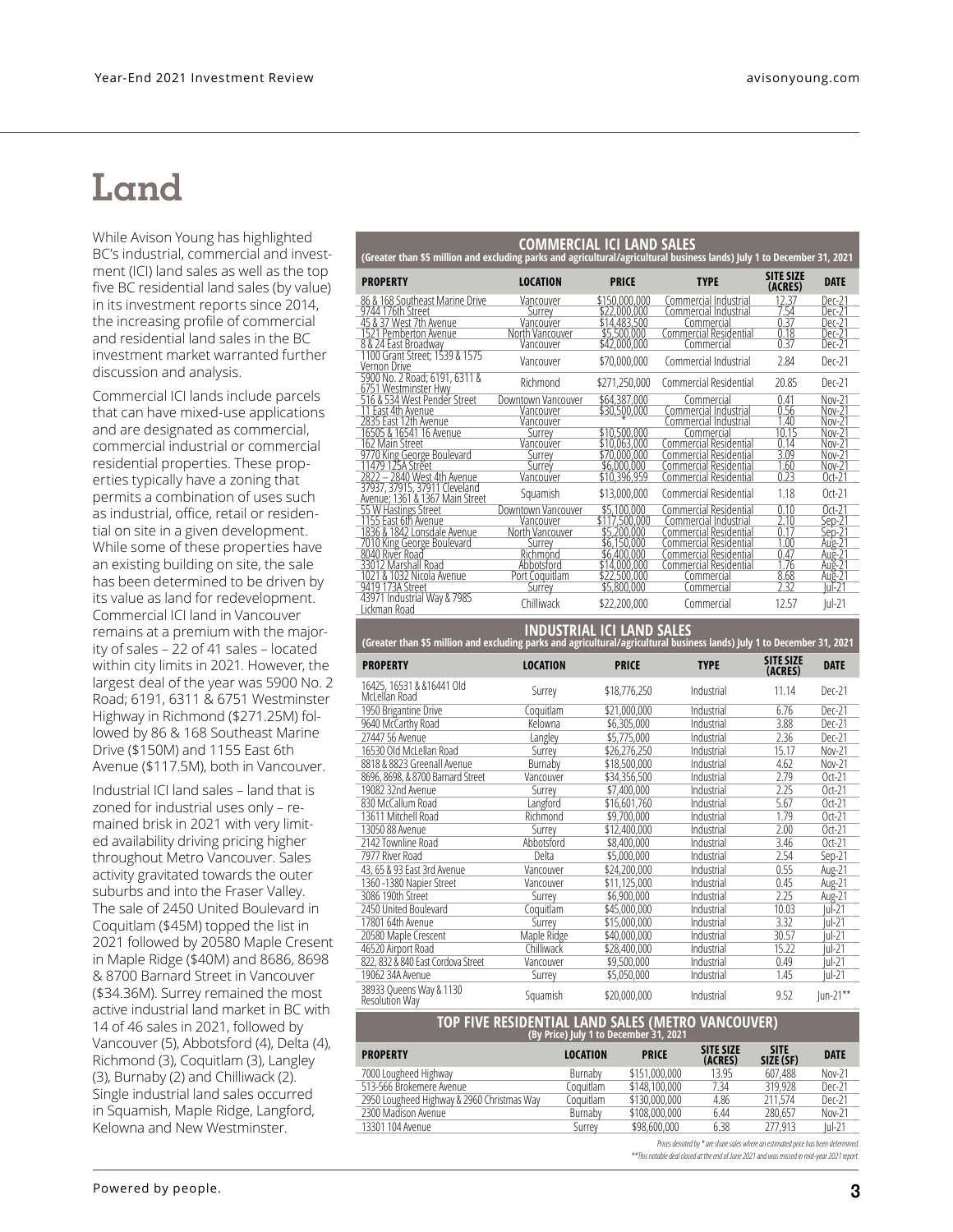### **Office**

Office investment sales in 2021 totalled 52 transactions valued at \$1.36B, representing 26% of the overall annual dollar volume of \$5.3B while capturing 18% of total BC sales. Overall investment in BC office buildings in 2021 marked a notable improvement from 2020 when just 29 sales valued at \$910M transacted, representing the lowest dollar volume recorded since 2015 (\$809M) and the fewest office sales (28) completed since 2014. The second half of 2021, while surpassing the poor performance recorded in the back half of 2020 (14 sales/\$281M), registered just 21 sales valued at \$593M. (This dollar volume could be higher but the value of share sales involving 1085 Homer Street in Vancouver as well as 505 Doyle Avenue in Kelowna and 3885 Henning Drive in Burnaby are estimated.) Prior to 2020, investment in office properties in BC had previously surpassed \$2B annually since 2016.

Substantial office investment proceeds were largely the result of seven sales: 888 Dunsmuir & 625 Howe (\$240M) and 1138 Melville Street (\$156M), both in downtown Vancouver, 1077 Great Northern Way (\$103M) in Vancouver, 815 Hornby Street (\$93M) in downtown Vancouver, a 50% interest in 1050 West Pender Street (\$80M) in downtown Vancouver, **Upper Harbour Place I & II** (\$70M) in Victoria and the historic **Dominion Building** (\$65M) in downtown Vancouver. Together, these transactions represented 59% of annual dollar volume, but just 13% of done deals.

After registering no sales of office buildings in the downtown core in 2020, 11 downtown office buildings transacted in 2021. A number of these downtown deals were share sales, including 888 Dunsmuir Street & 625 Howe Street, 510 West

### **Office investment dollar volume in 2021 was a notable increase over 2020**

Hastings Street, 555 Richards Street and 1085 Homer Street. The number of downtown office sales – primarily class B and C properties – in 2021 was notable and marks one of the busiest years on record in terms of deal velocity. While Vancouver remained very popular with buyers with 26 of 52 sales occurring within city limits in 2021, sales in non-core markets such as the Fraser Valley (5) (Langley (3), Abbotsford (1) and Chilliwack (1)), Kelowna (4) along with Victoria (2) matched or exceeded sales in more traditional suburban office markets such as Richmond (3), New Westminster (2) and Burnaby (2). Surrey recorded a notable six sales in 2021 while deals also occurred in White Rock (1) and Prince George (1).

Office strata sales continued to make inroads with investors increasingly seeking to acquire office space in Vancouver's Mount Pleasant neighbourhood (multiple units at **The Yukon**) as well as in downtown Vancouver (**1000 Beach**, **Terminal City Club Tower** and 755 Burrard



**1138 Melville Street sold for \$156M in 2021**

Street) and Surrey (**CityCentre3** and **York Business Park**). More downtown office strata sales are expected to close in 2022 with the completion of two new office developments: the **Bosa Waterfront Centre** (the building is approximately 60% strata space) and the strata component of **Offices at Burrard Place**, both of which are scheduled for delivery in the first half of 2022.

*An additional \$325.4M (in sales from office assets valued at less than \$5M) was raised in 247 transactions in the Lower Mainland in 2021, pushing dollar volume to almost \$1.69B in total investment.* 

| <b>BC OFFICE TRANSACTIONS (2ND HALF)</b>                           |                    |               |                               |               |             |  |  |
|--------------------------------------------------------------------|--------------------|---------------|-------------------------------|---------------|-------------|--|--|
| <b>PROPERTY</b>                                                    | <b>LOCATION</b>    | <b>PRICE</b>  | <b>VENDOR TYPE BUYER TYPE</b> |               | <b>DATE</b> |  |  |
| Upper Harbour Place I & II<br>645 & 655 Tyee Road                  | Victoria           | \$70,000,000  | Institutional                 | Private       | Dec-21      |  |  |
| <b>CityCentre3</b> #901-#910-13761 96th Ave (strata)               | Surrey             | \$12,767,370  | Private                       | Private       | Dec-21      |  |  |
| <b>Dean Business Centre 10172A Street</b>                          | Surrev             | \$7.500.000   | Private                       | Private       | Dec-21      |  |  |
| 1510 Commercial Drive                                              | Vancouver          | \$24,150,000  | Private                       | Private       | Dec-21      |  |  |
| 11920 Forge Place                                                  | Richmond           | \$18,200,000  | Private                       | Private       | Dec-21      |  |  |
| <b>Cossette Building 1085 Homer Street</b>                         | Downtown Vancouver |               | Private                       | Private       | Dec-21      |  |  |
| 15 West 5th Avenue                                                 | Vancouver          | \$11,500,000  | Private                       | Private       | Nov-21      |  |  |
| #400 & #428-755 Burrard Street (strata)                            | Downtown Vancouver | \$9.860.000   | Private                       | Private       | Nov-21      |  |  |
| <b>Dominion Building</b><br>207 West Hastings Street               | Downtown Vancouver | \$65,000,000  | Private                       | RFIT          | Nov-21      |  |  |
| 1050 West Pender Street (50% interest)                             | Downtown Vancouver | \$80,000,000  | Institutional                 | Private       | Nov-21      |  |  |
| West 200 (strata)<br>#205, #300 & #400-19923 80A Avenue            | Langley            | \$16.549.081  | Private                       | Private       | $Oct-21$    |  |  |
| 1112 Fort Street                                                   | Victoria           | \$22,000,000  | Private                       | RFIT          | $Oct-21$    |  |  |
| York Business Park (strata)<br>#201, #209 & #210-12888 80th Avenue | Surrey             | \$8,650,000   | Private                       | Private       | $Oct-21$    |  |  |
| 505 Doyle Avenue                                                   | Kelowna            | $\star$       | Institutional                 | Private       | $Oct-21$    |  |  |
| 1138 Melville Street                                               | Downtown Vancouver | \$156,000,000 | Institutional                 | Institutional | Sep-21      |  |  |
| Novo Block 120 & 126 West 3rd Avenue                               | Vancouver          | \$21,500,000  | Private                       | Private       | Sep-21      |  |  |
| 3885 Henning Drive                                                 | Burnaby            | $\star$       | Private                       | Institutional | Sep-21      |  |  |
| Hardy Place 1500 Hardy Place                                       | Kelowna            | \$17,000,000  | Institutional                 | Private       | Sep-21      |  |  |
| Plaza 400 1011 4th Avenue                                          | Prince George      | \$32,000.000  | Private                       | Private       | Aug-21      |  |  |
| CityCentre3 #800-13761 96th Avenue (strata)                        | Surrev             | \$10,170,186  | Private                       | Private       | Aug-21      |  |  |
| 75 West 7th Avenue                                                 | Vancouver          | \$10,200,000  | Private                       | Private       | $ ul-21$    |  |  |
| <b>Total Deals/Investment</b>                                      | 21                 | \$593,046,640 |                               |               |             |  |  |

Prices denoted by \* are share sales where an estimated price has been determine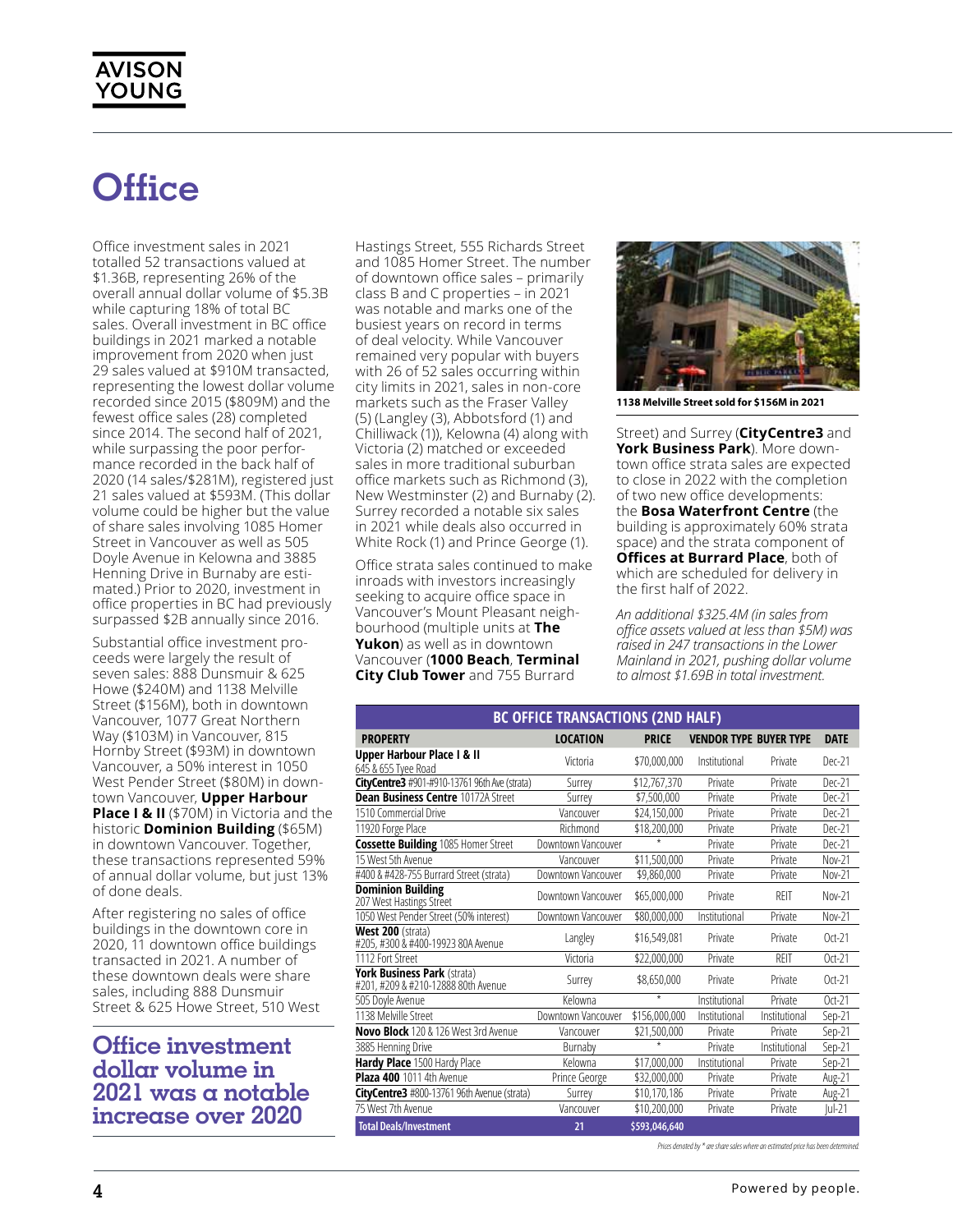### **Retail**

Sales of BC retail assets rebounded substantially from a COVID-19-induced hesitancy in investment activity with 86 sales valued at \$1.65B in 2021 – a remarkable reversal from the 46 retail deals valued at \$606M in 2020. Retail deal and dollar volume in 2021 also surpassed 2019 totals and, while the dollar volume in 2021 remained substantially off 2017 (\$3.6B) and 2018 (\$2.9B) totals, deal velocity in 2021 surpassed 2018 (79 sales) and fell just short of the record set in 2017 (96 sales).

Investor enthusiasm, particularly among private purchasers, remained high in the second half of 2021 with 45 retail sales valued at \$762M, which followed a notably strong first half of the year (41 sales/\$885M). All of this activity was achieved in 2021 without the sale of any significant retail assets in Metro Vancouver. The dollar volume recorded in the second half of 2021 would likely have been higher given that the share sale values of **Langley Mall** and the 50% interest in **Guildford Town Centre** were estimated.

The second-half 2021 dispositions of **Junction Shopping Centre** and **Heritage Park Marketplace** in Mission, Langley Mall, **Haney Place Mall** in Maple Ridge, Delta's **Nordel Centre**, **The Shops at Polson Park**  and **Anderson Crossing** in Vernon, **Southgate Shopping Centre** in Chilliwack and **Boitanio Plaza** in Williams Lake and **Railyard Mall** in Merritt highlighted investors' interest in acquiring traditional retail in secondary markets throughout the province. These sales echoed a pattern noted in the first half of 2021 when traditional suburban retail assets transacted in Coquitlam, Abbotsford and Victoria.

On the other hand, the rising profile of retail strata space was largely limited to mixed-use developments in core markets such as Vancouver and Richmond in the second half of 2021, similar to the retail strata sales recorded in Surrey, Richmond, Vancouver and Burnaby in the first six months of 2021.

Slightly more than a quarter of retail transactions occurred in Vancouver in the second half of 2021. The vast

majority were located in East Vancouver, with retail transactions on Main Street, Fraser Street, Commercial Drive, Victoria Drive and Nanaimo Street. Two retail transactions were located in Mount Pleasant with a single transaction occurring on South Granville and another in South Vancouver. Only a

single retail transaction occurred on Vancouver's west side on West Broadway in the back half of 2021.

*More than \$737M (in sales from retail assets valued at less than \$5M) was raised in 437 transactions in the Lower Mainland in 2021, pushing total dollar volume to \$2.38B.*

|                                                                                       | <b>BC RETAIL TRANSACTIONS (2ND HALF)</b> |                             |                              |                             |                    |
|---------------------------------------------------------------------------------------|------------------------------------------|-----------------------------|------------------------------|-----------------------------|--------------------|
| <b>PROPERTY</b>                                                                       | <b>LOCATION</b>                          | <b>PRICE</b>                | <b>VENDOR</b><br><b>TYPE</b> | <b>BUYER</b><br><b>TYPE</b> | <b>DATE</b>        |
| International Trade Centre at Versante (strata)<br>#605 - 8400 West Road              | Richmond                                 | \$5,830,000                 | Private                      | Private                     | Dec-21             |
| 6672 & 6682 Main Street                                                               | Vancouver                                | \$5,023,000                 | Private                      | Private                     | Dec-21             |
| 76 Jamieson Court                                                                     | New Westminster                          | \$5,200,000                 | Private                      | Non-Profit                  | Dec-21             |
| Heritage Park Marketplace 7871 Stave Lake Street                                      | Mission                                  | \$22,750,000                | Private                      | Private                     | Dec-21             |
| The Shops at Polson Park 2306 Highway 6                                               | Vernon                                   | \$30,500,000                | Private                      | Private                     | Dec-21             |
| Haney Place Mall 11900 Haney Place; 11837 226th<br>Street; 22581 Lougheed Highway     | Maple Ridge                              | \$67,500,000                | RFIT                         | Private                     | Dec-21             |
| <b>Langley Mall</b> 5501 204 Street & 20300 Douglas Crescent                          | Langley                                  |                             | REIT                         | Private                     | Nov-21             |
| 6035 Fraser Street                                                                    | Vancouver                                | \$5.825.000                 | Private                      | Private                     | Nov-21             |
| 2992 West Broadway                                                                    | Vancouver                                | \$7,487,500                 | Private                      | Private                     | Nov-21             |
| 7592 Vedder Road                                                                      | Chilliwack                               | \$16,400,000                | Private                      | Private                     | Nov-21             |
| Maple Ridge Plaza 20110 Lougheed Highway                                              | Maple Ridge                              | \$16,755,000                | Private                      | Private                     | Nov-21             |
| 15141 Russell Avenue                                                                  | White Rock                               | \$5,200,000                 | Private                      | Private                     | $Oct-21$           |
| 1110 & 1175 Lougheed Highway                                                          | Coquitlam                                | \$24,900,000                | Private                      | Private                     | $Oct-21$           |
| The Empress 440 Richards Street                                                       | Downtown Vancouver                       | \$9,500,000                 | Private                      | Private                     | $Oct-21$           |
| 1310 Nanaimo Street                                                                   | Vancouver                                | \$5,250,000                 | Private                      | Private                     | $Oct-21$           |
| <b>The Junction Shopping Centre</b><br>32525, 32545 & 32555 London Avenue             | Mission                                  | \$90,000,000                |                              | Institutional Institutional | $Oct-21$           |
| 4801 Victoria Drive                                                                   | Vancouver                                | \$10,500,000                | Private                      | Private                     | Oct-21             |
| 290-300 Riverside Drive                                                               | Penticton                                | \$21,900,000                | Private                      | Private                     | $Sep-21$           |
| The Opsal Building 1751 & 1777 Quebec Street (strata)                                 | Vancouver                                | \$5,000,000                 | Private                      | Private                     | $Sep-21$           |
| 12033 84th Avenue                                                                     | Surrev                                   | \$8,050,000                 | Private                      | Private                     | $Sep-21$           |
| 2675 Granville Street                                                                 | Vancouver                                | \$6,300,000                 | Private                      | Private                     | $Sep-21$           |
| Southgate Shopping Centre<br>45905 Yale Road, 9101 & 9121 School Street               | Chilliwack                               | \$19,450,000                | Private                      | Private                     | Sep-21             |
| 8971 Bridgeport Road                                                                  | Richmond                                 | \$5,200,000                 | Private                      | Private                     | Sep-21             |
| 1319 Government Road                                                                  | Victoria                                 | \$5,000,000                 | Private                      | Private                     | $Sen-21$           |
| 5631 Minoru Boulevard                                                                 | Richmond                                 | \$7,500,000                 | Private                      | Private                     | $Sen-21$           |
| The Gatehouse 319 Governors Court                                                     | New Westminster                          | \$5,083,750                 | Private                      | Private                     | $Sep-21$           |
| HOUSS #101 - 63 West 6th Avenue (strata)                                              | Vancouver                                | \$10,200,000                | Private                      | Private                     | $Sep-21$           |
| <b>Guildford Town Centre (50% interest)</b><br>1250 Guildford Town & 15051 101 Avenue | Surrey                                   | $\star$                     |                              | Institutional Institutional | Sep-21             |
| <b>Anderson Crossing 5601 Anderson Way</b>                                            | Vernon                                   | \$19,100.000                | Private                      | Private                     | Aug-21             |
| 2525 & 2535 Main Street                                                               | Vancouver                                | \$6,100,000                 | Private                      | Private                     | Aug-21             |
| <b>Boitanio Plaza 730 Oliver Street</b><br>Railyard Mall 1700 Garcia Street           | Williams Lake &<br>Merritt               | \$23,500,000                | Institutional                | Private                     | Aug-21             |
| 1046-1060 Deep Cove Road & 4260 Mount Seymour Parkway                                 | North Vancouver                          | \$10,750,000                | Private                      | Private                     | Aug-21             |
| Romich Centre 1493 Johnston Road                                                      | <b>White Rock</b>                        | \$6,100,000                 | Private                      | Private                     | Aug-21             |
| 32562 South Fraser Way                                                                | Abbotsford                               | \$16,000,000                | Private                      | Institutional               | Aug-21             |
| 12794 96th Avenue                                                                     | Surrey                                   | \$7,000,000                 | Private                      | Private                     | Aug-21             |
| 135 Pemberton Avenue                                                                  | North Vancouver                          | \$7,000,000                 | Private                      | Private                     | Aug-21             |
| 1055-1085 Lougheed Highway                                                            | Coquitlam                                | \$7,680,000                 | Private                      | Private                     | $ ul-21$           |
| Hidden Hills 3200 Westwood Street (strata)                                            | Port Coguitlam                           | \$6,250,000                 | Private                      | Private                     | $ ul-21$           |
| 1730 & 1734 Marine Drive                                                              | West Vancouver                           | \$5,175,000                 | Private                      | Private                     | $ ul-21$           |
| Nordel Centre 11146-11198 84th Avenue                                                 | Delta                                    | \$21,350,000                | Private                      | Private                     | $ ul-21$           |
| 14100 Entertainment Boulevard<br>MC2 489 Southwest Marine Drive (strata)              | Richmond<br>Vancouver                    | \$18,300,000                | Private<br>Private           | Private<br>Private          | lul-21<br>$ u -21$ |
|                                                                                       |                                          | \$9,100,000                 | REIT                         |                             | $ ul-21$           |
| Impact Plaza 10060 152 Street<br>831 & 841 Commercial Drive; 1697 Venables Street     | Surrey<br>Vancouver                      | \$75,000,000<br>\$5,025,000 | Private                      | Private<br>Private          | $ ul-21$           |
| 13600 Smallwood Place                                                                 | Richmond                                 |                             | Private                      | Private                     | $ ul-21$           |
|                                                                                       |                                          | \$26,740,000                |                              |                             |                    |
| <b>Total Deals/Investment</b>                                                         | 45                                       | \$762,474,251               |                              |                             |                    |

*Prices denoted by \* are share sales where an estimated price has been determined.*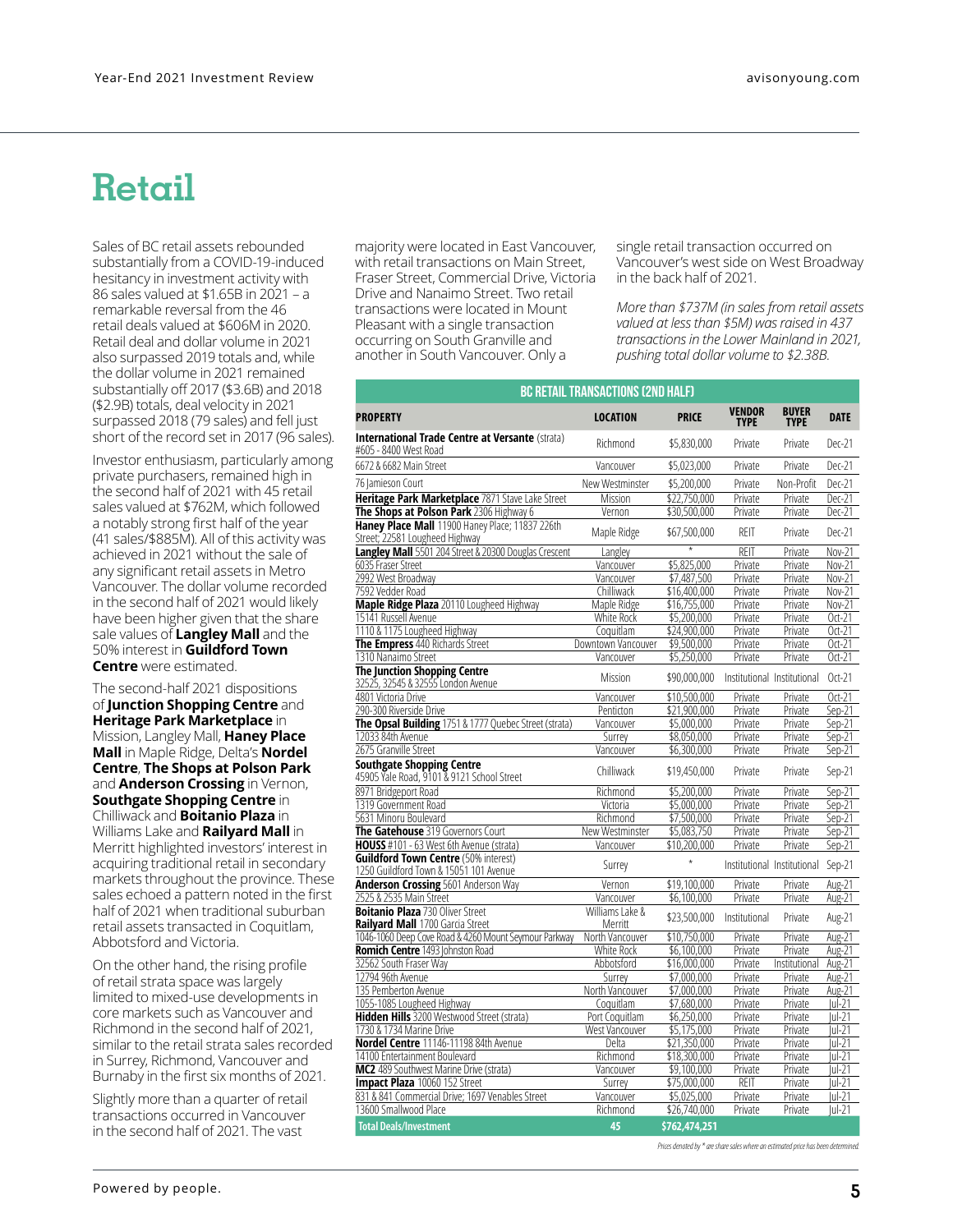## **Industrial**

Unprecedented demand for BC industrial assets supercharged investment activity in 2021 with an eye-popping 154 sales valued at more than \$2.3B – burying the record of 111 sales valued at more than \$1.51B set in 2020. Investment in BC industrial assets has exceeded \$1B annually since 2017 and took just five years to more than double in dollar volume. Total industrial investment in 2021 surpassed the value of the entire BC investment market (as defined by Avison Young) in 2014.

Industrial investment surpassed all other asset classes in 2021 for the second consecutive year since Avison Young started tracking the market in 2000. The number of deals – 154 – recorded in 2021 also represented a new high-water mark in terms of deal velocity in any asset class and blew past the previous record of 111 set by BC's industrial market in 2020.

While the overwhelming majority of industrial sales were valued between \$5M and \$20M in 2021, there were 10 deals greater than \$30M, which made up 30% of overall industrial dollar volume. Of those sales, three exceeded \$100M, including 3100 Production Way (\$185M) in Burnaby;

**Marine Drive Industrial Centre** (\$123.3M) in Vancouver; and 7788 132nd Street, Surrey and 30553 Great Northern Avenue & 2707- 2771 Progressive Way, Abbotsford (\$104.5M). Price appreciation driven by exceedingly strong demand also led to a record number of 16 deals priced between \$20M and \$30M transacting in 2021. Almost one in five industrial deals (17%) that closed in BC in 2021 were valued at \$20M or greater – an astonishing feat in any Canadian market.

Industrial strata space continues to remain an increasingly popular choice for investors (and owner-occupiers) and that rising demand has been reflected in rapid price appreciation. There were seven industrial strata transactions valued at more than \$10M in 2021, six of them in the second half of the year. Prior to 2021, the BC market had not registered a strata industrial unit sale (unless it

was the outright purchase of all the units in an entire strata building by a single buyer) that exceeded this financial threshold.

*More than \$952M (in sales from industrial assets valued at less than \$5M) was raised in 544 transactions in the Lower Mainland in 2021, pushing total dollar volume to \$3.26B.*

### **Demand for BC industrial assets drives dollar volume to more than \$2.3B in 2021**

#### **BC INDUSTRIAL TRANSACTIONS (2ND HALF - GREATER THAN \$10M)**

| <b>PROPERTY</b>                                                                                                                 | <b>LOCATION</b> | <b>PRICE</b>                              | <b>VENDOR</b><br>TYPE | <b>BUYER</b><br><b>TYPE</b> | <b>DATE</b> |
|---------------------------------------------------------------------------------------------------------------------------------|-----------------|-------------------------------------------|-----------------------|-----------------------------|-------------|
| 3100 Production Way                                                                                                             | Burnaby         | \$185,000,000 Institutional Institutional |                       |                             | Dec-21      |
| 1285 Franklin Street                                                                                                            | Vancouver       | \$21,500,000                              | Private               | Private                     | Dec-21      |
| <b>CanFirst Abbotsford portfolio</b><br>2076 Townline Road; 2021 & 2080 Carpenter Street                                        | Abbotsford      | \$46,000,000                              | Private               | Institutional               | Dec-21      |
| <b>Elite Self Storage 4402 West Shore Parkway</b>                                                                               | Langford        | \$20.200.000                              | Private               | Private                     | Dec-21      |
| 2651 Viscount Way                                                                                                               | Richmond        | \$10,500,000                              | Private               | Private                     | Dec-21      |
| 1416 Crown Street                                                                                                               | North Vancouver | \$11,350,000                              | Private               | Private                     | Dec-21      |
| 11820 Mitchell Road                                                                                                             | Richmond        | \$22,700,000                              | Private               | Private                     | Dec-21      |
| South Cowichan Storage<br>3825 Trans Canada Highway & 1334 Fisher Road                                                          | Cobble Hill     | \$11,250,000                              | Private               | Institutional               | Dec-21      |
| 1345 Cliveden Avenue                                                                                                            | Delta           | \$31.002.669                              | Private               | Private                     | Dec-21      |
| 20667 Langley Bypass                                                                                                            | Langley         | \$16.070.000                              | Private               | Private                     | Dec-21      |
| 7415 Lowland Drive                                                                                                              | Burnaby         | \$16,800,000                              | Private               | Private                     | Nov-21      |
| 11460 Voyageur Way                                                                                                              | Richmond        | \$12,800,000                              | Private               | Private                     | Nov-21      |
| North Fraser Pointe #2-8118 North Fraser Way (strata)                                                                           | Burnaby         | \$10.229.890                              | Private               | Private                     | Nov-21      |
| 30321 Fraser Highway                                                                                                            | Abbotsford      | \$21,000,000                              | Private               | Private                     | Nov-21      |
| 3653 Wayburne Drive                                                                                                             | Burnaby         | \$22,254,000                              | Private               | Private                     | Nov-21      |
| 56 Fawcett Road                                                                                                                 | Coquitlam       | \$10,600,000                              | Private               | Private                     | Nov-21      |
| 2648 Kyle Road (building 1)                                                                                                     | West Kelowna    | \$10.100.000                              | Private               | Private                     | Nov-21      |
| 19131 21st Avenue                                                                                                               | Surrey          | \$14,100,000                              | Private               | Private                     | Nov-21      |
| 10185 199B Street                                                                                                               | Langléy         | \$11,475,000                              | Private               | Government                  | Nov-21      |
| 2051 No. 6 Road                                                                                                                 | Richmond        | \$11,350,000                              | Private               | Private                     | $Oct-21$    |
| Northwoods Business Park (buildings 1 & 2)<br>(15% interest) 2155 & 2255 Dollarton Highway                                      | North Vancouver | \$14,895,000 Institutional                |                       | Public Co.                  | $Oct-21$    |
| 7307 76th Street                                                                                                                | Delta           | \$13.175.000                              | Public Co             | Private                     | $Oct-21$    |
| 400 Brooksbank Avenue                                                                                                           | North Vancouver | \$13,970,000                              | Private               | Private                     | $Oct-21$    |
| 7060 Waltham Avenue                                                                                                             | Burnaby         | \$13,750,000                              | Private               | Private                     | $Oct-21$    |
| 12391 No. 5 Road                                                                                                                | Richmond        | \$13,865,000                              | Private               | Private                     | Sep-21      |
| 12900 87th Avenue                                                                                                               | Surrey          | \$11,000,000                              | Private               | Private                     | Sep-21      |
| 1357 & 1435 Powell Street                                                                                                       | Vancouver       | \$24,293,200                              | Private               | Private                     | Sep-21      |
| 8308 129th Street                                                                                                               | Surrev          | \$13,160,000                              | Private               | Private                     | Sep-21      |
| 3735 & 3815 1st Avenue                                                                                                          | Burnaby         | \$34,733,870                              | Private               | Private                     | Sep-21      |
| <b>Westpointe Business Centre (strata)</b><br>#110. #111 & #112-7799 Berg Road                                                  | Delta           | \$19,903,000                              | Private               | Private                     | Aug-21      |
| 11211 Twigg Place                                                                                                               | Richmond        | \$17,000,000                              | Private               | Private                     | Aug-21      |
| 9770 199A Street                                                                                                                | Langley         | \$27,800,000                              | Private               | Private                     | Aug-21      |
| <b>Lionsgate Business Park (leasehold interest)</b><br>102-140 Garden Avenue. 1601-1723 Welch Street &<br>101-139 Bowser Avenue | North Vancouver | \$22,600,000                              | Private               | Institutional               | Aug-21      |
| Series Business Centre (Phase III) (strata)<br>#175 & #177 - 6355 Graybar Road                                                  | Richmond        | \$13,070,160                              | Private               | Private                     | Aug-21      |
| Series Business Centre (Phase III) (strata)<br>#189 & #191 - 6355 Graybar Road                                                  | Richmond        | \$12,008,440                              | Private               | Private                     | Aug-21      |
| <b>HOUSS</b> 59 West 6th Avenue (strata)                                                                                        | Vancouver       | \$10,200,000                              | Private               | Private                     | lul-21      |
| 11488 Eburne Way                                                                                                                | Richmond        | \$39,188,000                              | Private               | Private                     | $ u -21$    |
| 2625 Douglas Road                                                                                                               | Burnaby         | \$22.000.000                              | Private               | Private                     | lul-21      |
| 7865 Venture Street                                                                                                             | Burnaby         | \$12,000,000                              | Private               | Private                     | İul-21      |
| Series Business Centre (Phase III) (strata)<br>#179 & #181-6355 Graybar Road                                                    | Richmond        | \$12,103,125                              | Private               | Private                     | $ ul-21$    |
| Series Business Centre (Phase III) (strata)<br>#183 & #185-6355 Graybar Road                                                    | Richmond        | \$11,970,840                              | Private               | Private                     | $ ul-21$    |
| 8730 River Road                                                                                                                 | Delta           | \$20,585,000                              | Private               | Private                     | $ ul-21$    |
| 30745 Marshall Road                                                                                                             | Abbotsford      |                                           | Private               | Private                     | $ ul-21$    |
|                                                                                                                                 |                 |                                           |                       |                             |             |

Prices denoted by \* are share sales where an estimated price has been dete

*The above chart only lists those industrial deals greater than \$10M due to space constraints; the second-half total is 81 deals valued at \$1.2B.*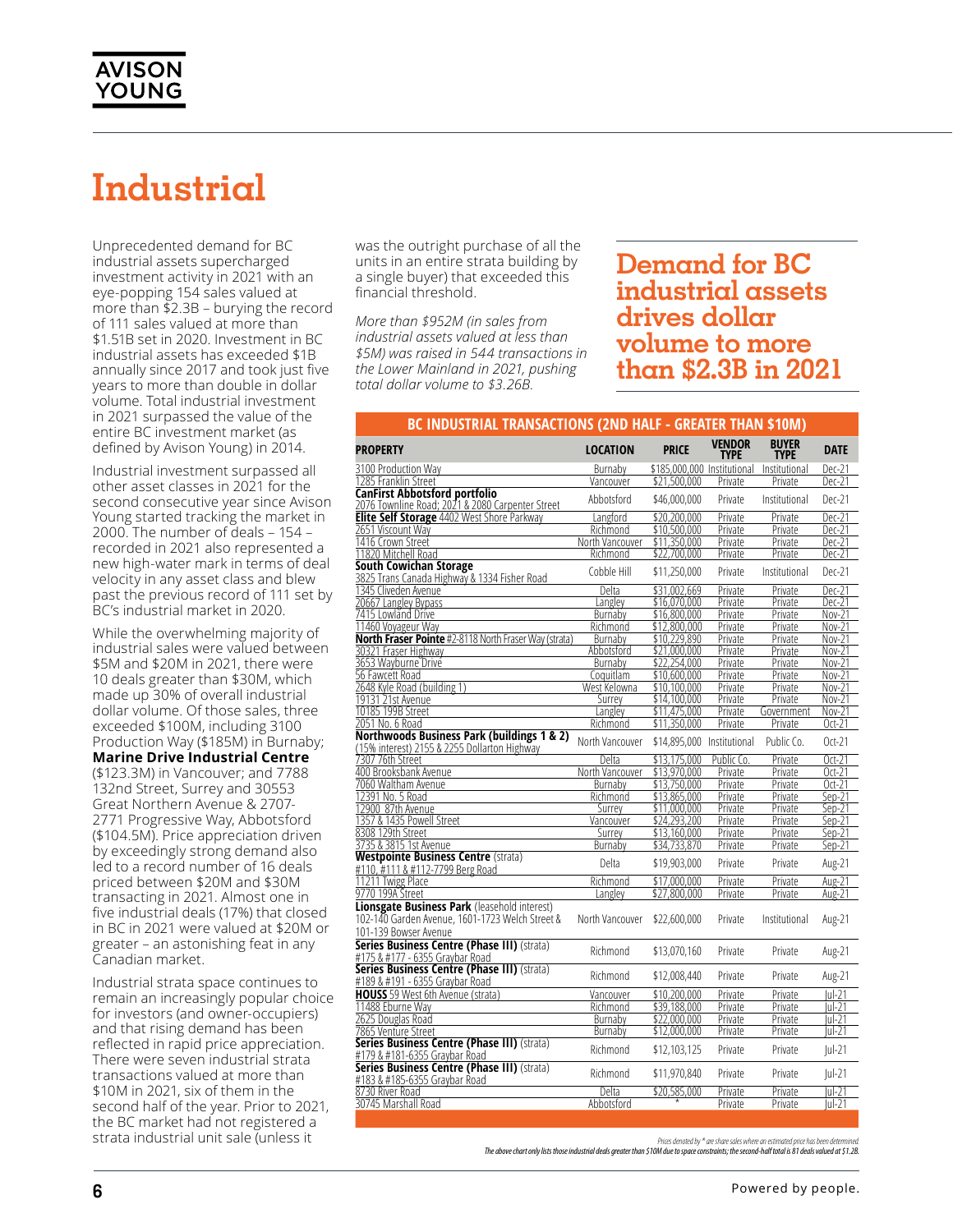### **Multi-family**

Investment activity in multi-family assets in BC achieved new heights in 2021 with an astonishing 141 sales valued at almost \$3.2B – more than doubling the previous dollar volume record of \$1.51B set in 2018 and far surpassing the deal volume record of 89 sales in 2017. (Avison Young only tracks multi-family sales trading at more than \$5M.) Investor appetite for multi-family properties appeared boundless in 2021 with institutions, private investors and REITs all acquiring assets at an unprecedented rate throughout the year. Total multi-family investment in 2021 surpassed the value of the entire commercial real estate market (as defined by Avison Young) in 2020 and was only surpassed in terms of annual dollar volume by the levels of BC commercial real estate investment recorded from 2016 to 2019.

While the second half of 2021 (63 deals/\$1.15B) marked a notable decline in deal and dollar volume from the first half of the year (78 deals/\$2.03B) for BC multi-family assets, investor demand remained persistently strong through 2021 and into 2022. This drive to acquire multi-family assets was noted in almost all parts of the province, but particularly in communities in the BC Interior as well as on Vancouver Island and in the suburbs of Victoria, which typically form part of the Capital Regional District.

Three generational portfolio sales, including share sales of two separate multi-family portfolios in Vancouver/ West Vancouver and Victoria/Esquimalt to **Starlight Investments** as well as the \$292.5M multi-family portfolio sale in Vancouver to **Crestpoint Real Estate Investments** and **InterRent REIT**, clearly contributed to the record dollar volume noted in 2021, but each portfolio sale was only counted by Avison Young as a single transaction. Two smaller portfolio sales in the second half of

**Dollar volume for BC multi-family assets reached previously unseen heights in 2021**

Outside of portfolio sales, a number of key BC apartment complexes traded in excess of \$50M in 2021 including **Martello Tower** (\$135M) in Vancouver, **Glen Valley Grove** (\$98.25M) in Langford, **Tallinn** (\$91M) in Vancouver,

ary BC markets.

2021 – Interior BC (Penticton & Kelowna - \$44.75M) as well as a three-building portfolio in Nanaimo (\$21.17M) – further highlighted investor interest in second-

**Fraser Tolmie Apartments** (\$81M) in

Saanich, **Lakeview Pointe** (\$63.3M) in West Kelowna, the **Sundance** (\$55M) in Vancouver, **Hawthorne at Timber Court** (\$54.45M) in North Vancouver, **Carrington View** (\$54.05M) in Kelowna, **The Saint George** (\$52.9M) in North Vancouver, and **The Link** (\$52M) and **Park Towers** (\$50M) in Vancouver.

*Almost \$152M (in sales of multi-family assets valued at less than \$5M) was raised in 53 transactions in 2021, pushing total dollar volume to \$3.34B.*

### **BC MULTI-FAMILY TRANSACTIONS (2ND HALF - GREATER THAN \$10M)**

| <b>PROPERTY</b>                                                                                                             | <b>LOCATION</b>              | <b>PRICE</b>                         | <b>VENDOR</b><br><b>TYPE</b> | \$/UNIT   | <b>PURCHASER</b><br><b>TYPE</b> | <b>DATE</b>         |
|-----------------------------------------------------------------------------------------------------------------------------|------------------------------|--------------------------------------|------------------------------|-----------|---------------------------------|---------------------|
| 2056 Franklin Street & 2228 Triumph Street                                                                                  | Vancouver                    | \$13,650,000                         | Private                      | \$310,227 | Private                         | Dec-21              |
| 1131 Barclay Street                                                                                                         | Vancouver                    |                                      | Private                      |           | Private                         | Dec-21              |
| The Garth Apartments 1133 Barclay Street                                                                                    | Vancouver                    | \$15,200,000                         | Private                      | \$490,323 | Private                         | Dec-21              |
| <b>Interior BC Apartment Portfolio 2902 South</b><br>Main Street, 1950, 1955 & 1960 Pacific Court, 1979<br>Pandosy Street   | Penticton &<br>Kelowna       | \$44,750,000                         | REIT                         | \$211,085 | <b>REIT</b>                     | Dec-21              |
| 1410 Elford Street                                                                                                          | Victoria                     | \$6,750,000                          | Private                      | \$270,000 | Private                         | Dec-21              |
| <b>McAllister Apartments &amp; Plaza</b><br>2232 McAllister Avenue                                                          | Port Coquitlam               | \$18,226,000                         | Private                      | \$249,671 | Private                         | Dec-21              |
| <b>Rithet Place Apartments 500 Rithet Street</b>                                                                            | Victoria                     | \$15,105,000                         | Private                      | \$265,000 | Private                         | Dec-21              |
| 22325 St. Anne Avenue                                                                                                       | Maple Ridge                  | \$22,160,000                         | Private                      | \$335,758 | Government                      | Nov-21              |
| <b>Sunrise Centre 167 6th Avenue</b>                                                                                        | Kamloops                     | \$26,089,231                         | Private                      | \$232,940 | Non-Profit                      | Nov-21              |
| <b>Myron Manor 75 East 8th Avenue</b>                                                                                       | Vancouver                    | \$13,728,000                         | Private                      | \$508,444 | Private                         | Nov-21              |
| 2244 West 6th Avenue                                                                                                        | Vancouver                    | \$19,500,000                         | Private                      | \$423,913 | <b>REIT</b>                     | Nov-21              |
| Regent Court, Randolph & Montrose<br>1159, 1176 & 1190 West 12th Avenue                                                     | Vancouver                    | \$22,200,000                         | Private                      | \$482,609 | Private                         | Nov-21              |
| <b>The First Place</b><br>201 West 1st Street & 83 Chesterfield Avenue                                                      | North Vancouver \$19,900,000 |                                      | Private                      | \$710,714 | Private                         | Nov-21              |
| Kitsilano Manor 1833 & 1875 Yew Street                                                                                      | Vancouver                    | \$16,500,000                         | Private                      | \$611.111 | Private                         | Nov-21              |
| Fern Apartments 1841 Fern Street                                                                                            | Victoria                     | \$10,500,000                         | Private                      | \$308.824 | Private                         | Nov-21              |
| The Link 3583 Kingsway                                                                                                      | Vancouver                    | \$52,000,000                         | Private                      | \$500,000 | REIT                            | $Oct-21$            |
| 3939 & 3985 Cambie Street                                                                                                   | Vancouver                    | \$17,850,000                         | Private                      | \$510.000 | Private                         | $Oct-21$            |
| <b>Creswell Apartments</b> 1455 West 8th Avenue                                                                             | Vancouver                    | \$16,000,000                         | Private                      | \$640,000 | Private                         | $Oct-21$            |
| Hawthorne at Timber Court 2670 Library Lane                                                                                 | North Vancouver              | \$54,450,000                         | Private                      | \$726,000 | Institutional                   | $Sen-21$            |
| The Beacon 1400 Quadra Street                                                                                               | Victoria                     |                                      | Private                      | $\ast$    | Institutional                   | Sep-21              |
| Shaughnessy Lodge 1298 West 10th Avenue                                                                                     | Vancouver                    | \$25,500,000                         | Private                      | \$369,565 | Private                         | $Sep-21$            |
| <b>Pine Ridge Village Apartments</b><br>3250 Rock City Road                                                                 | Nanaimo                      | \$37,000,000                         | Private                      | \$220,238 | Private                         | Sep-21              |
| <b>Cedargrove Apartments 520 Eighth Street</b>                                                                              | New Westminster \$16,150,000 |                                      | Private                      | \$288,393 | Private                         | $Sep-21$            |
| <b>Fraser Tolmie Apartments</b><br>1701 Cedar Hill Cross Road                                                               | Sannich                      | \$81,000,000 Institutional \$389,423 |                              |           | Institutional                   | Sep-21              |
| Hamlet House 1500 Chambers Street                                                                                           | Victoria                     | \$5,760,000                          | Private                      | \$240,000 | Private                         | Aug-21              |
| Ocean Place 2280 Cornwall Avenue                                                                                            | Vancouver                    | \$16,750,000                         | Private                      | \$697,917 | Private                         | $Aug-21$            |
| Louise Court 1777 Frances Street                                                                                            | Vancouver                    | \$17,382,000                         | Private                      | \$294.610 | Private                         | Aug-21              |
| <b>Manhattan Apartments 825 East 8th Avenue</b>                                                                             | Vancouver                    | \$19,250,000                         | Private                      | \$469,512 | <b>Institutional</b>            | $\overline{Aug-21}$ |
| <b>Glen Valley Grove</b><br>3147, 3149 & 3151 Aggregate Court                                                               | Langford                     | \$98,250,000                         | Private                      | \$358,577 | Institutional                   | Aug-21              |
| <b>Lakeview Pointe 3623 Elliott Road</b>                                                                                    | West Kelowna                 | \$63,300,000                         | Private                      | \$327,979 | REIT                            | Aug-21              |
| <b>Queen Anne Place</b> 1255 West 14th Avenue                                                                               | Vancouver                    | \$30,300,000                         | Private                      | \$496,721 | Private                         | $Iul-21$            |
| Parkwood Manor 1480 Boundary Crescent<br><b>Boundary Ridge</b> 1529, 1595 Boundary Crescent<br>Sea Lodge 430 Stewart Avenue | Nanaimo                      | \$21,175,000                         | Private                      | \$164,147 | Private                         | $ ul-21$            |
| Pin Pine Place 2775 Pine Street                                                                                             | Vancouver                    | \$11,800,000                         | Private                      | \$590,000 | Private                         | $ u -21$            |
| The Gateway 13787 100th Avenue                                                                                              | Surrey                       | \$12,822,000                         | Private                      | \$213,700 | Non-Profit                      | lul-21              |
| Tallinn 1155 Beach Avenue                                                                                                   | Vancouver                    | \$91,000,000                         | Private                      | \$602,649 | Private                         | $ ul-21$            |

Prices denoted by \* are share sales where an estimated price has been de.

 *Sources: Avison Young Research, Commercial Edge & Altus Data Studio The above chart only lists those multi-family deals greater than \$10M due to space constraints; the second-half total is 63 deals valued at \$1.15B.*